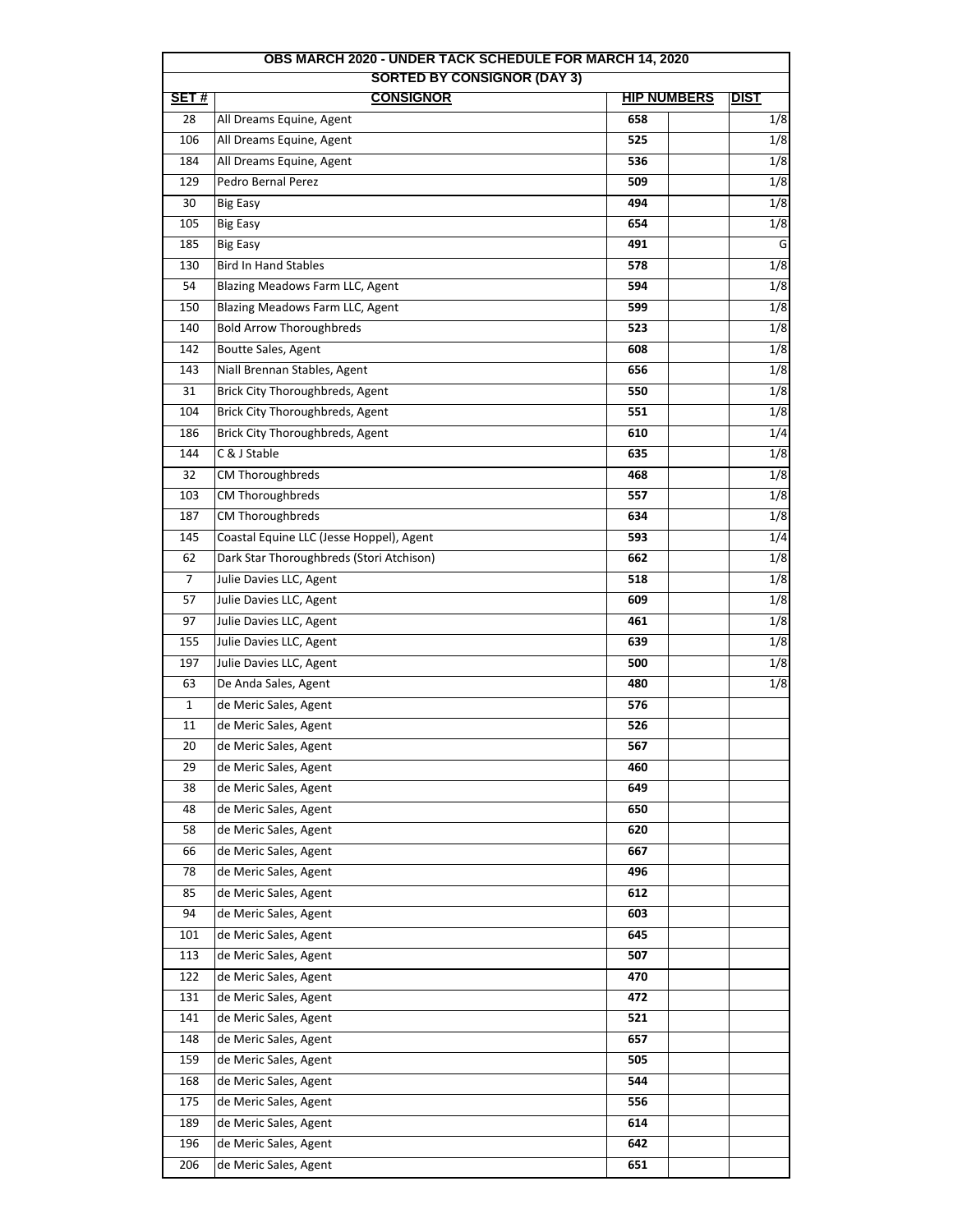| <b>OBS MARCH 2020 - UNDER TACK SCHEDULE FOR MARCH 14, 2020</b>                                      |                                                                                                      |            |                  |  |  |  |
|-----------------------------------------------------------------------------------------------------|------------------------------------------------------------------------------------------------------|------------|------------------|--|--|--|
| <b>SORTED BY CONSIGNOR (DAY 3)</b><br><b>CONSIGNOR</b><br><b>HIP NUMBERS</b><br>SET#<br><b>DIST</b> |                                                                                                      |            |                  |  |  |  |
| 17                                                                                                  | Ends Well                                                                                            | 488        | 1/8              |  |  |  |
| 117                                                                                                 | Ends Well                                                                                            | 457        | 1/8              |  |  |  |
| 176                                                                                                 | Ends Well                                                                                            | 535        | 1/8              |  |  |  |
| 34                                                                                                  | Envision Equine, Agent                                                                               | 519        | 1/8              |  |  |  |
| 173                                                                                                 | Envision Equine, Agent                                                                               | 584        | 1/8              |  |  |  |
| 35                                                                                                  | Farm III Enterprises LLC                                                                             | 674        | 1/8              |  |  |  |
| 172                                                                                                 | Farm III Enterprises LLC                                                                             | 671        | 1/4              |  |  |  |
| 64                                                                                                  | Flynt Fesmire, Agent                                                                                 | 660        | 1/8              |  |  |  |
| 12                                                                                                  | Flores Equine LLC, Agent                                                                             | 478        | 1/8              |  |  |  |
| 76                                                                                                  | Flores Equine LLC, Agent                                                                             | 617        | 1/8              |  |  |  |
| 134                                                                                                 | Flores Equine LLC, Agent                                                                             | 532        | 1/8              |  |  |  |
| 195                                                                                                 | Flores Equine LLC, Agent                                                                             | 591        | 1/8              |  |  |  |
| 18                                                                                                  | Cary Frommer LLC, Agent                                                                              | 490        | 1/8              |  |  |  |
| 116                                                                                                 | Cary Frommer LLC, Agent                                                                              | 522        | 1/8              |  |  |  |
| 178                                                                                                 | Cary Frommer LLC, Agent                                                                              | 455        | 1/8              |  |  |  |
| 65                                                                                                  |                                                                                                      |            | 1/8              |  |  |  |
| 4                                                                                                   | G. A. Thoroughbred Sales, Agent                                                                      | 625        | 1/8              |  |  |  |
|                                                                                                     | Golden Rock Thoroughbreds, Agent<br>Golden Rock Thoroughbreds, Agent                                 | 665<br>477 | 1/8              |  |  |  |
| 33<br>61                                                                                            | Golden Rock Thoroughbreds, Agent                                                                     |            | 1/8              |  |  |  |
| 89                                                                                                  | Golden Rock Thoroughbreds, Agent                                                                     | 508<br>560 | 1/8              |  |  |  |
| 118                                                                                                 | Golden Rock Thoroughbreds, Agent                                                                     | 458        | 1/8              |  |  |  |
| 146                                                                                                 | Golden Rock Thoroughbreds, Agent                                                                     | 538        | 1/8              |  |  |  |
| 174                                                                                                 | Golden Rock Thoroughbreds, Agent                                                                     | 524        | 1/8              |  |  |  |
| 203                                                                                                 |                                                                                                      | 587        | 1/8              |  |  |  |
| 67                                                                                                  | Golden Rock Thoroughbreds, Agent<br>Golden Star Farm LLC                                             | 596        | 1/8              |  |  |  |
|                                                                                                     |                                                                                                      |            | 1/8              |  |  |  |
| 68<br>69                                                                                            | Golden Thoroughbreds Training and Sales<br>Gutierrez Sales, Agent                                    | 533<br>597 | 1/8              |  |  |  |
| 19                                                                                                  | Harris Training Center LLC, Agent                                                                    | 517        | 1/8              |  |  |  |
| 115                                                                                                 | Harris Training Center LLC, Agent                                                                    | 579        | 1/8              |  |  |  |
| 177                                                                                                 | Harris Training Center LLC, Agent                                                                    | 479        | 1/8              |  |  |  |
|                                                                                                     | Hartley / DeRenzo Thoroughbreds LLC, Agent                                                           | 501        | 1/8              |  |  |  |
| 70<br>80                                                                                            |                                                                                                      |            |                  |  |  |  |
|                                                                                                     | Havens Bloodstock Agency, Inc., Agent                                                                | 565        |                  |  |  |  |
| 13<br>75                                                                                            | Hemingway Racing and Training Stables LLC, Agent<br>Hemingway Racing and Training Stables LLC, Agent | 569<br>661 | 1/8<br>1/8       |  |  |  |
| 135                                                                                                 | Hemingway Racing and Training Stables LLC, Agent                                                     | 463        | 1/8              |  |  |  |
| 194                                                                                                 | Hemingway Racing and Training Stables LLC, Agent                                                     | 562        | 1/8              |  |  |  |
| 81                                                                                                  | Hoppel's Horse & Cattle Co., Inc., Agent                                                             | 483        | 1/8              |  |  |  |
| 36                                                                                                  |                                                                                                      |            |                  |  |  |  |
|                                                                                                     | J R Racing Stables                                                                                   | 516        | 1/8<br>1/8       |  |  |  |
| 171<br>37                                                                                           | J R Racing Stables<br>J V C Training and Sales (Jorge and Maria Villagomez)                          | 636        | 1/8              |  |  |  |
| 170                                                                                                 | J V C Training and Sales (Jorge and Maria Villagomez)                                                | 473<br>644 | 1/8              |  |  |  |
|                                                                                                     |                                                                                                      |            | 1/4              |  |  |  |
| 82                                                                                                  | Hoby & Layna Kight                                                                                   | 669        |                  |  |  |  |
| 5                                                                                                   | Kings Equine, Agent                                                                                  | 456        | 1/8              |  |  |  |
| 41                                                                                                  | Kings Equine, Agent                                                                                  | 493        | 1/8              |  |  |  |
| 71                                                                                                  | Kings Equine, Agent                                                                                  | 506        | 1/8              |  |  |  |
| 102                                                                                                 | Kings Equine, Agent                                                                                  | 530        | 1/8              |  |  |  |
| 139                                                                                                 | Kings Equine, Agent                                                                                  | 571        | 1/8              |  |  |  |
| 169                                                                                                 | Kings Equine, Agent                                                                                  | 573        | $\overline{1/8}$ |  |  |  |
| 202                                                                                                 | Kings Equine, Agent                                                                                  | 668        | 1/8              |  |  |  |
| 42                                                                                                  | L. G., Agent                                                                                         | 514        | 1/8              |  |  |  |
| 165                                                                                                 | L. G., Agent                                                                                         | 595        | 1/8              |  |  |  |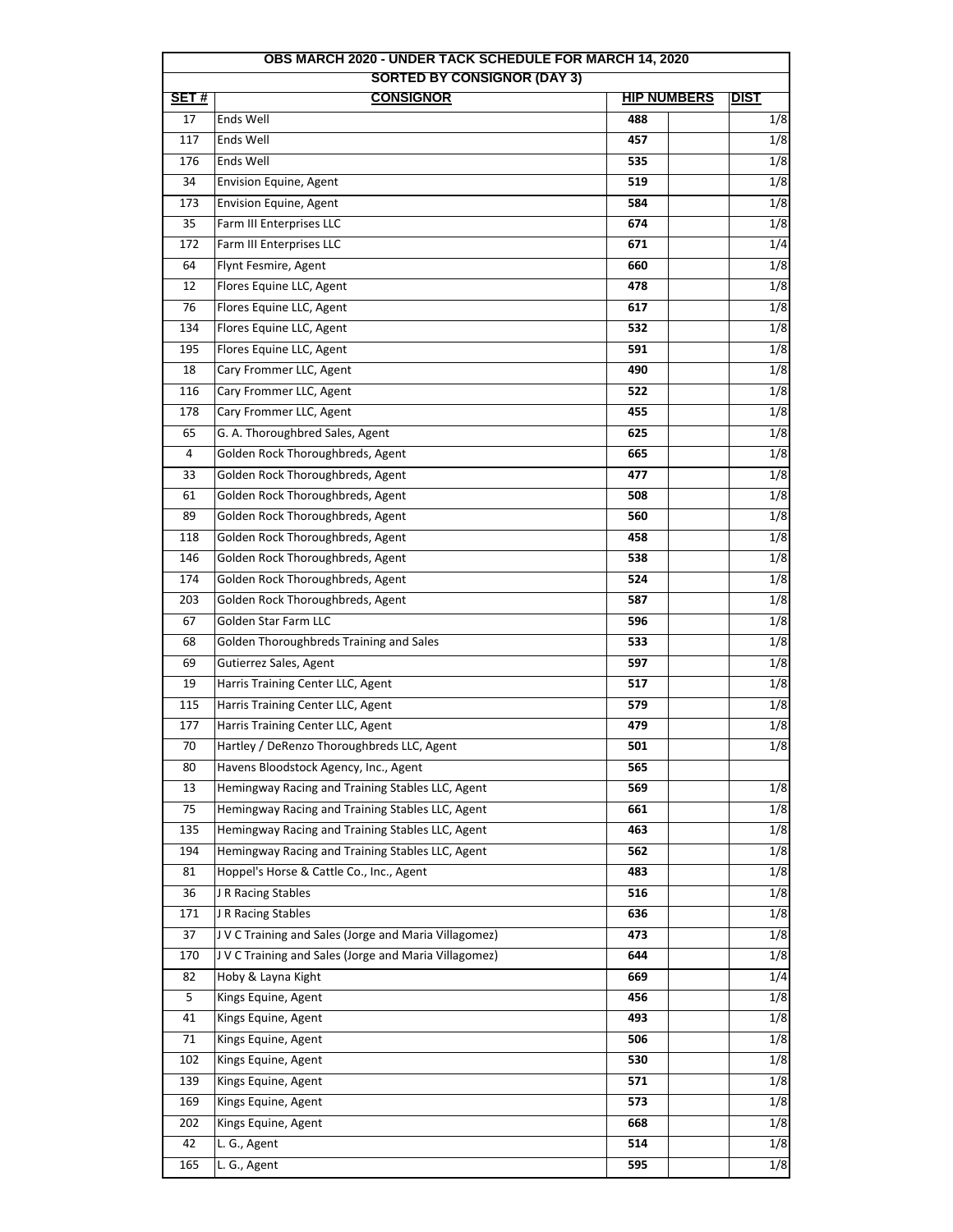|      | <b>SORTED BY CONSIGNOR (DAY 3)</b>             |                    |                  |
|------|------------------------------------------------|--------------------|------------------|
| SET# | <b>CONSIGNOR</b>                               | <b>HIP NUMBERS</b> | <b>DIST</b>      |
| 83   | Little Farm Equine                             | 600                | 1/8              |
| 86   | M R Racing, Agent                              | 624                | 1/8              |
| 43   | David J. Markgraf, Agent                       | 545                | 1/8              |
| 164  | David J. Markgraf, Agent                       | 628                |                  |
| 87   | Mason Springs (Marcus & Crystal Ryan)          | 486                | 1/8              |
| 44   | Mayberry Farm, Agent                           | 680                | 1/8              |
| 163  | Mayberry Farm, Agent                           | 574                | 1/8              |
| 14   | Tom McCrocklin, Agent                          | 484                | 1/4              |
| 74   | Tom McCrocklin, Agent                          | 563                | 1/4              |
| 136  | Tom McCrocklin, Agent                          | 582                | 1/4              |
| 193  | Tom McCrocklin, Agent                          | 672                | 1/4              |
| 15   | McKathan Bros. Sales, Agent                    | 641                | 1/8              |
| 73   | McKathan Bros. Sales, Agent                    | 605                | 1/8              |
| 137  | McKathan Bros. Sales, Agent                    | 559                | 1/8              |
| 192  | McKathan Bros. Sales, Agent                    | 553                | 1/8              |
| 88   | McMahon of Saratoga Thoroughbreds LLC          | 589                | 1/8              |
| 90   | Randy Miles, Agent                             | 547                | 1/8              |
| 46   | Jose Munoz                                     | 466                | 1/8              |
| 161  | Jose Munoz                                     | 548                | 1/8              |
| 23   | New Way, Agent                                 | 475                | 1/8              |
| 111  | New Way, Agent                                 | 476                | 1/8              |
| 179  | New Way, Agent                                 | 542                | 1/8              |
| 91   | Nice and Easy Thoroughbreds, Agent             | 633                | 1/8              |
| 47   | Ocala Stud                                     | 487                | 1/4              |
| 160  | Ocala Stud                                     | 618                | 1/4              |
| 49   | Old South Farm LLC                             | 471                | 1/8              |
| 158  | Old South Farm LLC                             | 510                | 1/8              |
| 24   | Parrish Farms, Agent                           | 585                | 1/8              |
| 110  | Parrish Farms, Agent                           | 611                | 1/8              |
| 180  | Parrish Farms, Agent                           | 653                | 1/8              |
| 92   | <b>Blas Perez Stables</b>                      | 555                | 1/8              |
| 25   | Pick View LLC, Agent                           | 673                | 1/4              |
| 109  | Pick View LLC, Agent                           | 663                | 1/4              |
| 181  | Pick View LLC, Agent                           | 485                | 1/4              |
| 93   | Crystal G. Pickett, Agent                      | 534                | 1/8              |
| 119  | Pike Racing, Agent                             | 681                | 1/8              |
| 120  | Potrero Stables                                | 502                | $\overline{1/4}$ |
| 6    | Gene Recio, Agent                              | 619                | 1/8              |
| 45   | Gene Recio, Agent                              | 622                | 1/8              |
| 84   | Gene Recio, Agent                              | 512                | 1/8              |
| 123  | Gene Recio, Agent                              | 652                | 1/8              |
| 162  | Gene Recio, Agent                              | 602                | 1/8              |
| 201  | Gene Recio, Agent                              | 504                | 1/8              |
| 50   | Richardson Bloodstock, Agent                   | 515                | 1/4              |
| 157  | Richardson Bloodstock, Agent                   | 539                | 1/4              |
| 26   | S B M Training and Sales, Agent                | 464                | 1/8              |
| 108  | S B M Training and Sales, Agent                | 659                | 1/8              |
| 182  | S B M Training and Sales, Agent                | 498                | 1/8              |
| 8    | S G V Thoroughbreds LLC (Steven Venosa), Agent | 554                | 1/8              |
| 56   | S G V Thoroughbreds LLC (Steven Venosa), Agent | 655                | 1/8              |
| 98   | S G V Thoroughbreds LLC (Steven Venosa), Agent | 623                | 1/8              |
| 154  | S G V Thoroughbreds LLC (Steven Venosa), Agent | 590                | 1/8              |
| 198  | S G V Thoroughbreds LLC (Steven Venosa), Agent | 621                | 1/8              |